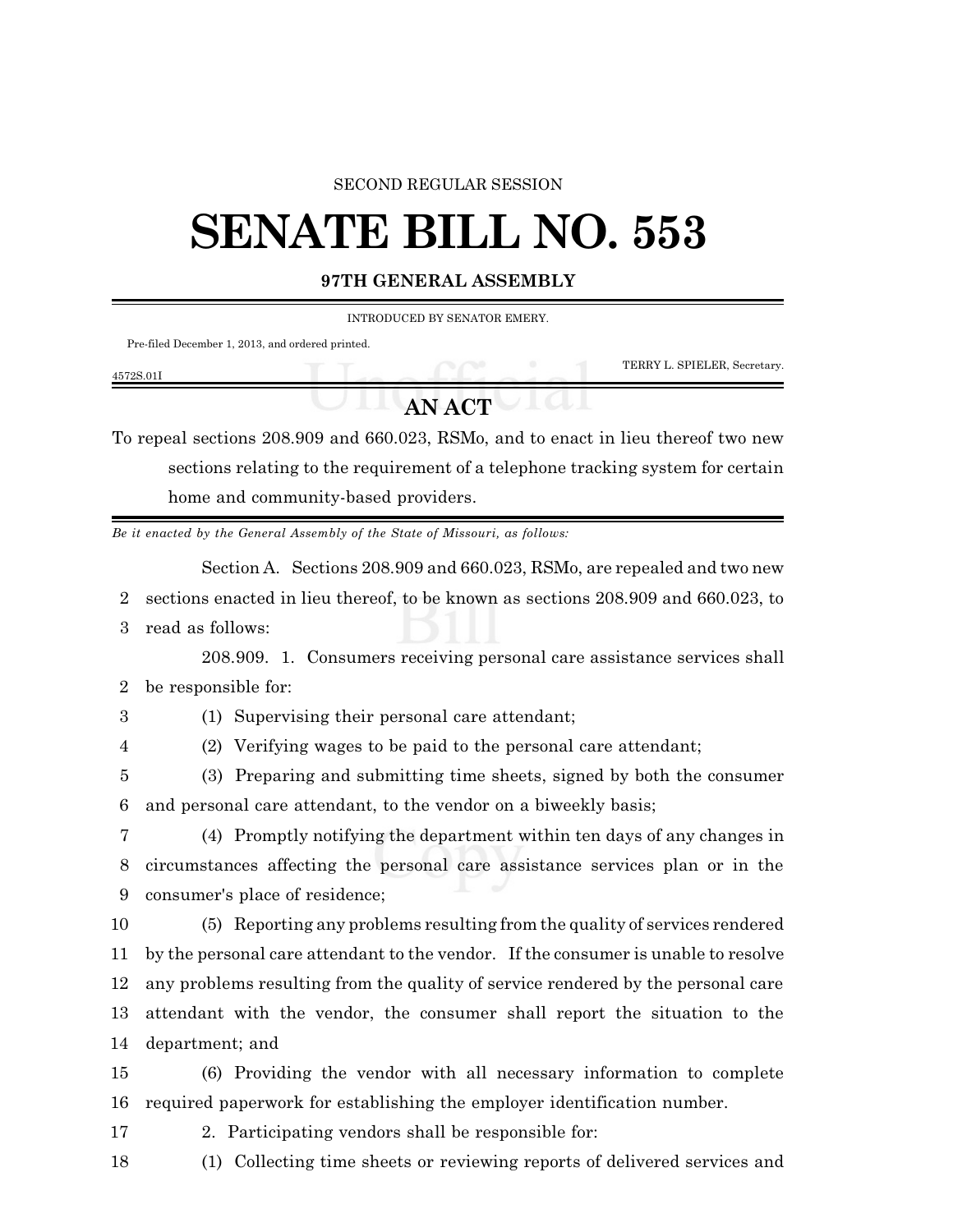certifying the accuracy thereof;

 (2) The Medicaid reimbursement process, including the filing of claims and reporting data to the department as required by rule;

 (3) Transmitting the individual payment directly to the personal care attendant on behalf of the consumer;

 (4) Monitoring the performance of the personal care assistance services plan.

 3. No state or federal financial assistance shall be authorized or expended to pay for services provided to a consumer under sections 208.900 to 208.927, if the primary benefit of the services is to the household unit, or is a household task that the members of the consumer's household may reasonably be expected to share or do for one another when they live in the same household, unless such service is above and beyond typical activities household members may reasonably provide for another household member without a disability.

 4. No state or federal financial assistance shall be authorized or expended to pay for personal care assistance services provided by a personal care attendant who is listed on any of the background check lists in the family care safety registry under sections 210.900 to 210.937, unless a good cause waiver is first obtained from the department in accordance with section 660.317.

 5. (1) All vendors**, except for vendors who provide administrative services for five or less personal care attendants,** shall, by July 1, 2015, have, maintain, and use a telephone tracking system for the purpose of reporting and verifying the delivery of consumer-directed services as authorized by the department of health and senior services or its designee. Use of such a system prior to July 1, 2015, shall be voluntary. The telephone tracking system shall be used to process payroll for employees and for submitting claims for reimbursement to the MO HealthNet division. At a minimum, the telephone tracking system shall:

(a) Record the exact date services are delivered;

 (b) Record the exact time the services begin and exact time the services end;

(c) Verify the telephone number from which the services are registered;

 (d) Verify that the number from which the call is placed is a telephone number unique to the client;

 (e) Require a personal identification number unique to each personal care attendant;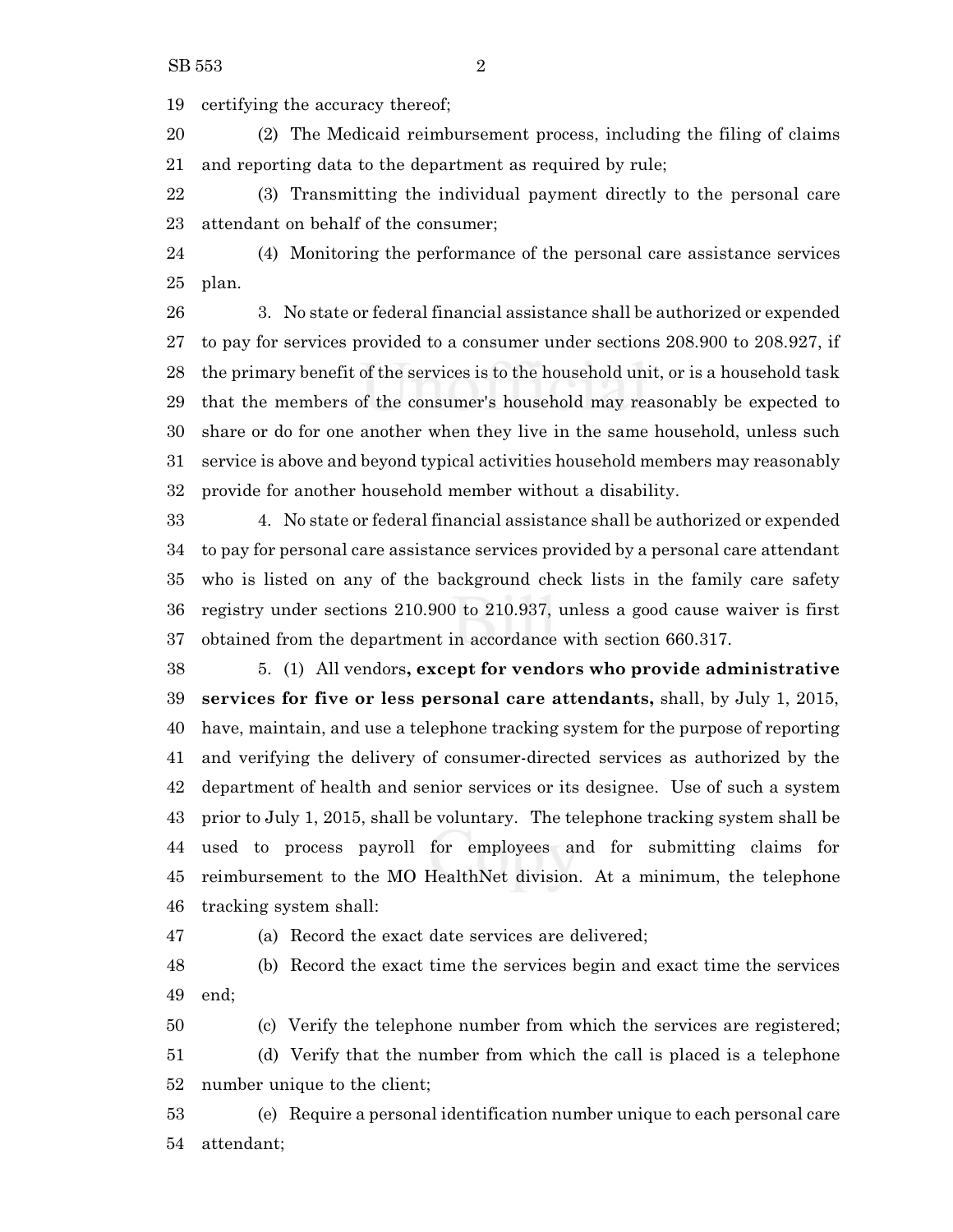(f) Be capable of producing reports of services delivered, tasks performed, client identity, beginning and ending times of service and date of service in summary fashion that constitute adequate documentation of service; and

 (g) Be capable of producing reimbursement requests for consumer approval that assures accuracy and compliance with program expectations for both the consumer and vendor.

 (2) The department of health and senior services, in collaboration with other appropriate agencies, including centers for independent living, shall establish telephone tracking system pilot projects, implemented in two regions of the state, with one in an urban area and one in a rural area. Each pilot project shall meet the requirements of this section and section 208.918. The department of health and senior services shall, by December 31, 2013, submit a report to the governor and general assembly detailing the outcomes of these pilot projects. The report shall take into consideration the impact of a telephone tracking system on the quality of the services delivered to the consumer and the principles of self-directed care.

 (3) As new technology becomes available, the department may allow use of a more advanced tracking system, provided that such system is at least as capable of meeting the requirements of this subsection.

 (4) The department of health and senior services shall promulgate by rule the minimum necessary criteria of the telephone tracking system. Any rule or portion of a rule, as that term is defined in section 536.010, that is created under the authority delegated in this section shall become effective only if it complies with and is subject to all of the provisions of chapter 536 and, if applicable, section 536.028. This section and chapter 536 are nonseverable and if any of the powers vested with the general assembly pursuant to chapter 536 to review, to delay the effective date, or to disapprove and annul a rule are subsequently held unconstitutional, then the grant of rulemaking authority and any rule proposed or adopted after August 28, 2010, shall be invalid and void.

 6. In the event that a consensus between centers for independent living and representatives from the executive branch cannot be reached, the telephony report issued to the general assembly and governor shall include a minority report which shall detail those elements of substantial dissent from the main report.

 7. No interested party, including a center for independent living, shall be required to contract with any particular vendor or provider of telephony services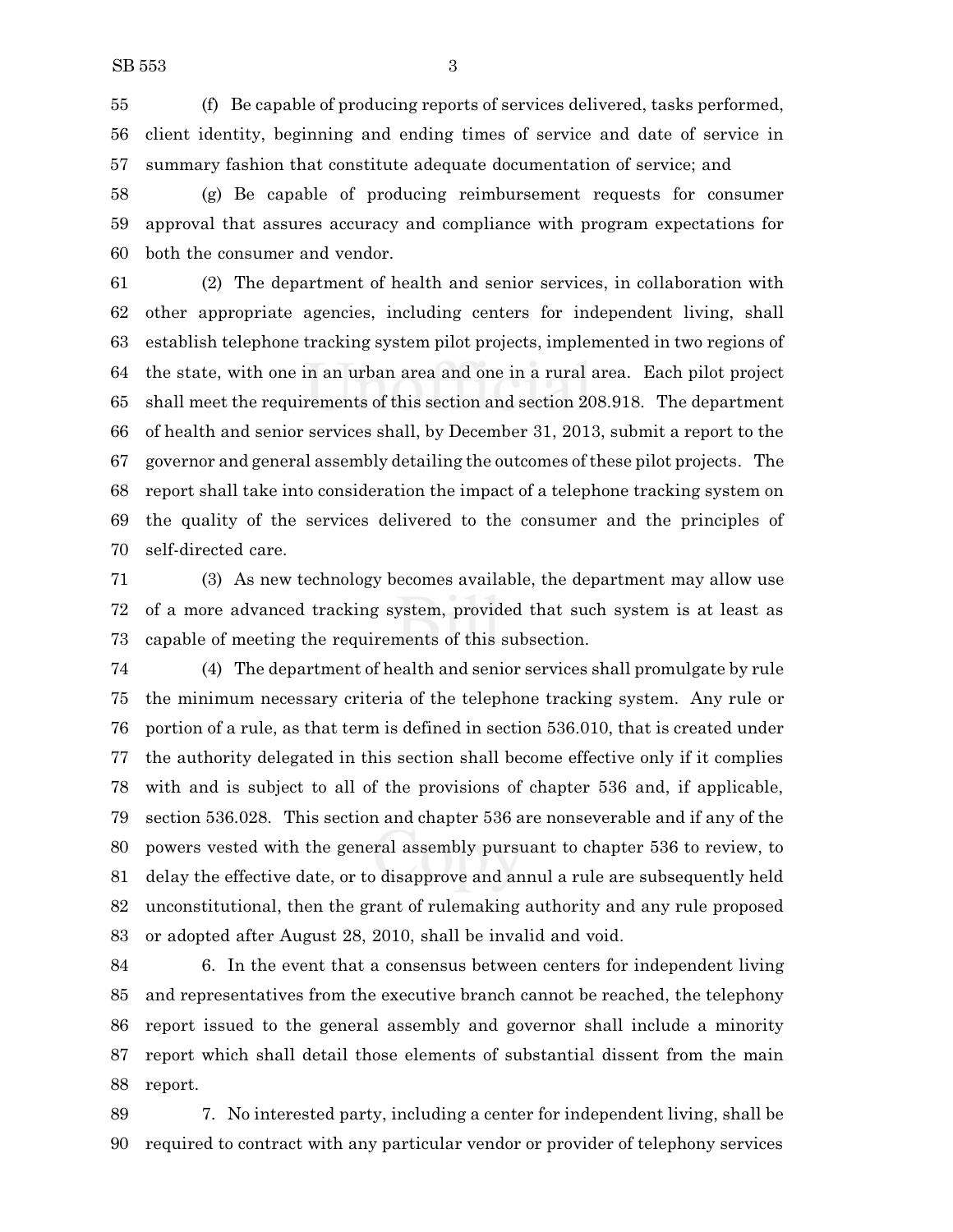nor bear the full cost of the pilot program.

660.023. 1. All in-home services provider agencies**, except for in-home provider agencies who employ five or less in-home providers,** shall, by July 1, 2015, have, maintain, and use a telephone tracking system for the purpose of reporting and verifying the delivery of home- and community-based services as authorized by the department of health and senior services or its designee. Use of such system prior to July 1, 2015, shall be voluntary. At a minimum, the telephone tracking system shall:

(1) Record the exact date services are delivered;

 (2) Record the exact time the services begin and exact time the services end;

(3) Verify the telephone number from which the services were registered;

 (4) Verify that the number from which the call is placed is a telephone number unique to the client;

 (5) Require a personal identification number unique to each personal care attendant; and

 (6) Be capable of producing reports of services delivered, tasks performed, client identity, beginning and ending times of service and date of service in summary fashion that constitute adequate documentation of service.

 2. The telephone tracking system shall be used to process payroll for employees and for submitting claims for reimbursement to the MO HealthNet division.

 3. The department of health and senior services shall promulgate by rule the minimum necessary criteria of the telephone tracking system. Any rule or portion of a rule, as that term is defined in section 536.010, that is created under the authority delegated in this section shall become effective only if it complies with and is subject to all of the provisions of chapter 536 and, if applicable, section 536.028. This section and chapter 536 are nonseverable and if any of the powers vested with the general assembly pursuant to chapter 536 to review, to delay the effective date, or to disapprove and annul a rule are subsequently held unconstitutional, then the grant of rulemaking authority and any rule proposed or adopted after August 28, 2010, shall be invalid and void.

 4. As new technology becomes available, the department may allow use of a more advanced tracking system, provided that such system is at least as capable of meeting the requirements listed in subsection 1 of this section.

5. The department of health and senior services, in collaboration with